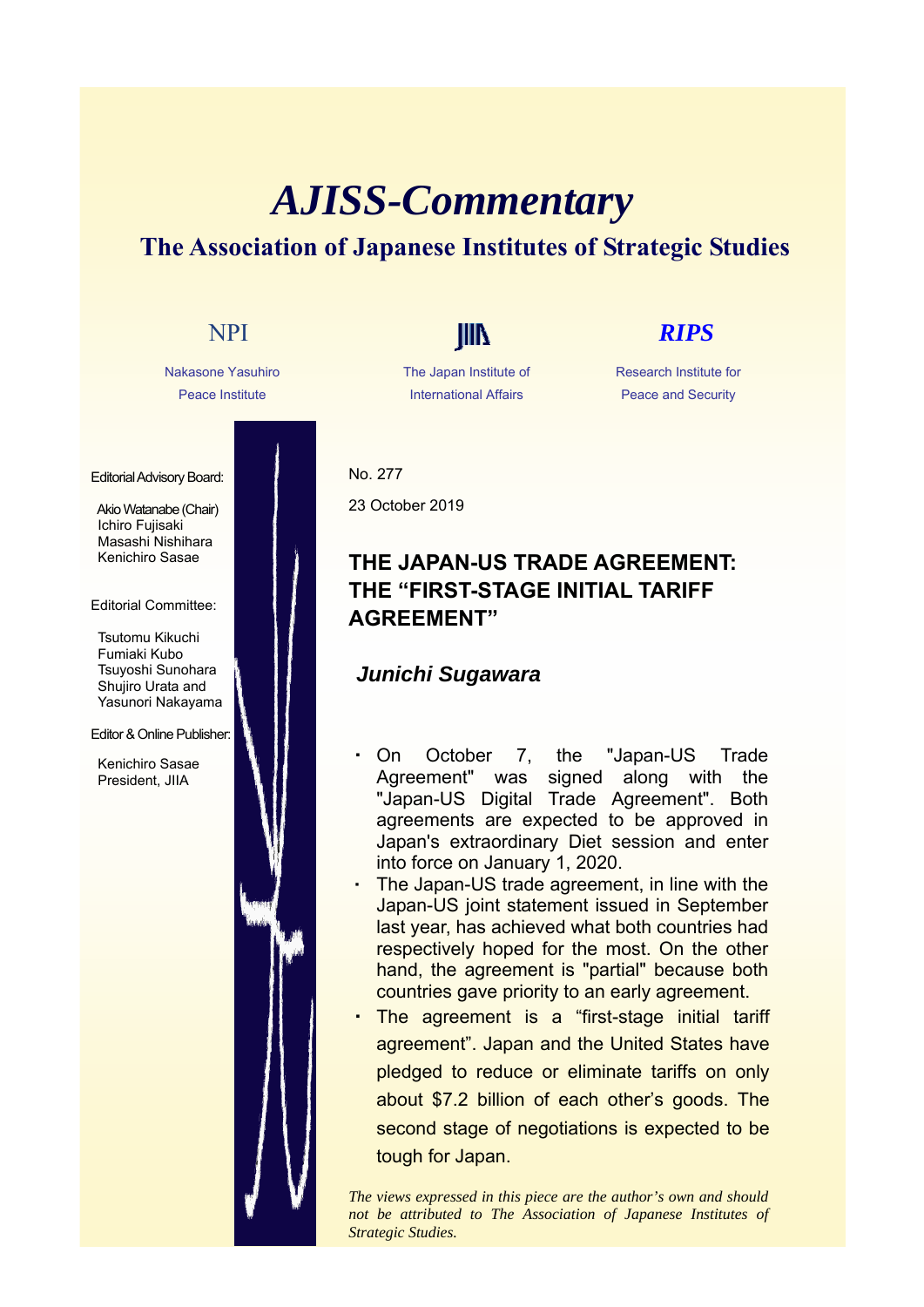On October 7, the "Japan-US Trade Agreement" was signed along with the "Japan-US Digital Trade Agreement". The two agreements are expected to be approved in Japan's extraordinary Diet session and take effect on January 1, 2020.

In line with the Japan-US joint statement issued in September last year, the Japan-US trade agreement has achieved what both countries had respectively hoped for most. Japan was able to keep the liberalization of agricultural products under the agreement at or below the level of liberalization under the TPP. It was also confirmed that "both nations will refrain from taking measures against the spirit of these agreements and this Joint Statement", with the limitation of "while faithfully implementing these agreements" included in the newly Japan-US joint statement. The Government of Japan views this as a commitment by the United States not to impose restrictions on imports of automobiles and auto parts from Japan under Article 232 of the Trade Expansion Act of 1962. Contrary to this view, Ambassador Robert Lighthizer said, "at this point, it is certainly not our intention, the president's intention, to do anything on autos, on 232s, on Japan."

With regard to beef and pork, the United States was able to get equal treatment to its competitors in the Japanese market, namely the member states of the CPTPP (Comprehensive and Progressive Trans-Pacific Partnership, or TPP 11) and the EU. In addition, the United States was able to maintain tariffs on autos and auto parts and only make commitments on "further negotiations with respect to the elimination of customs duties." That is why Prime Minister Shinzo Abe called the deal "win-win" for both Japan and the United States.

The Japan-US trade agreement was concluded less than six months after the start of negotiations. Even though the TPP was available as a basis for negotiations, this speed is unusual, and was probably achieved because the United States placed top priority on an early agreement. The entry into force of the CPTPP at the end of last year and the Japan-EU EPA on February 1 this year placed US exporters at a competitive disadvantage in the Japanese market. In particular, the MFN tariff rates on beef and pork are virtually applied to the United States only. For example, the tariff rate on beef is currently 38.5% for beef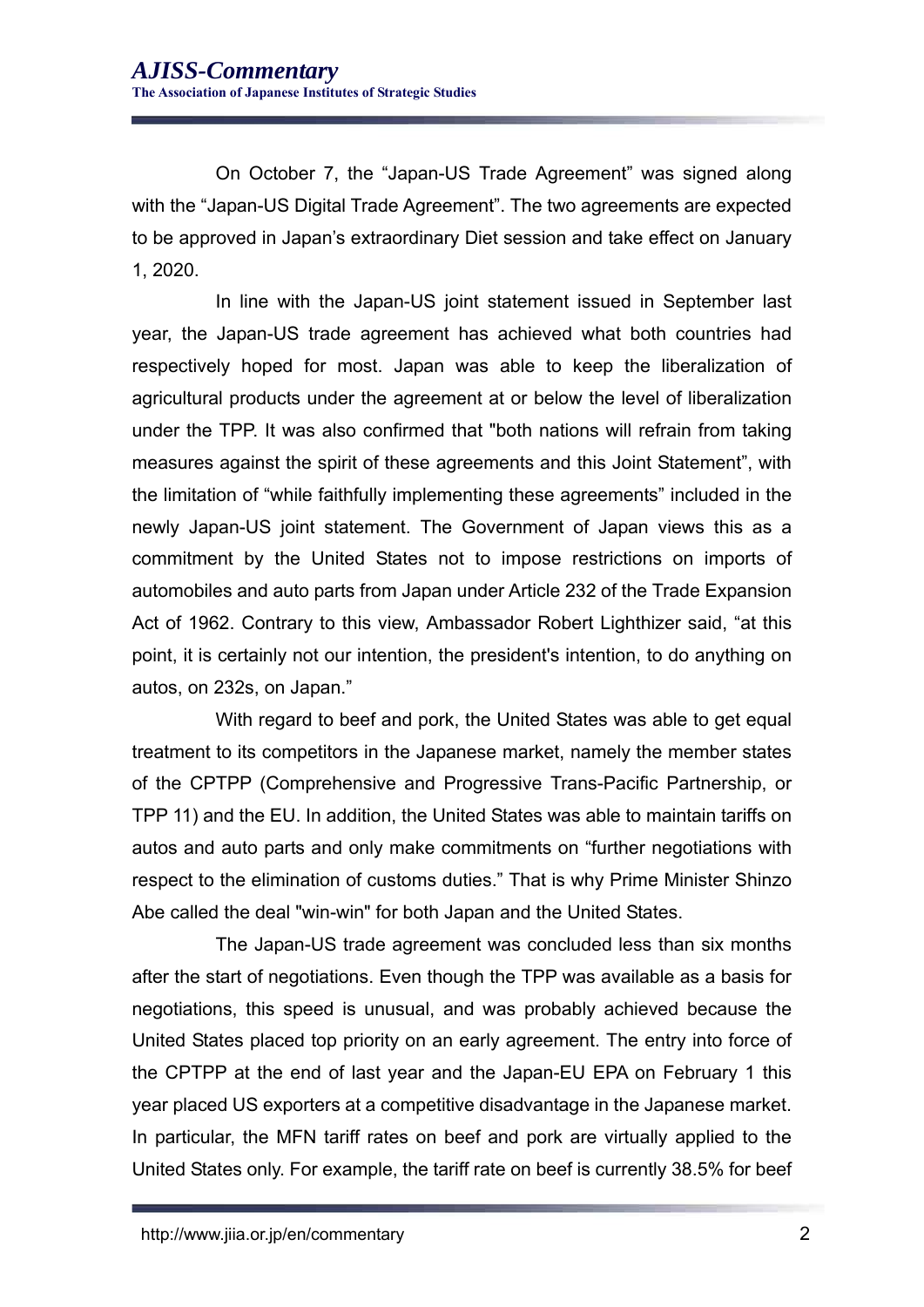from the United States but 26.6% for beef from parties to the CPTPP such as Australia and Canada. The United States was impatient to resolve this disadvantageous situation as soon as possible.

It would also have been necessary to provide new export opportunities to US agricultural producers targeted by China's retaliatory tariffs due to trade friction between the United States and China. With the friction with China prolonged, rapid progress was not made on congressional approval of the USMCA and, with little progress in trade negotiations with the EU, the United States apparently hurried up negotiations with Japan as "the lowest-hanging fruit".

The Trump administration took the unusual step of avoiding time-consuming congressional authorization by taking advantage of Article 103 (a) of the Bipartisan Congressional Trade Priorities and Accountability Act of 2015. In accordance with the Act, the United States promised to eliminate tariffs on only items with tariffs of 5% or less and halve tariffs on items with tariffs exceeding 5% under the agreement.

Due to the importance of speed in the negotiations and the legal requirements of the United States, the agreement covers only a limited number of items. Japan pledged to reduce or eliminate tariffs on about \$7.2 billion of agricultural products, and the United States on about \$7.2 billion for 42 agricultural products (about \$43 million) and 199 industrial products (about \$7.17 billion). As Foreign Minister Toshimitsu Motegi said, "the deal strikes a balance between agricultural and industrial products".

According to the Government of Japan, the tariff elimination rates of the agreement are approximately 84% for Japan and 92% for the United States (on a trade value basis). The figure for the US includes the amounts for autos and auto parts. If these amounts are excluded, the US tariff elimination rate would likely fall below 60%. Article 24 of GATT calls for the elimination of tariffs on "substantially all trade" in regional trade agreements between developed countries, with a target tariff elimination rate of 90%. It is hard to say that the agreement satisfies this target at this point. If the US will not eliminate tariffs on